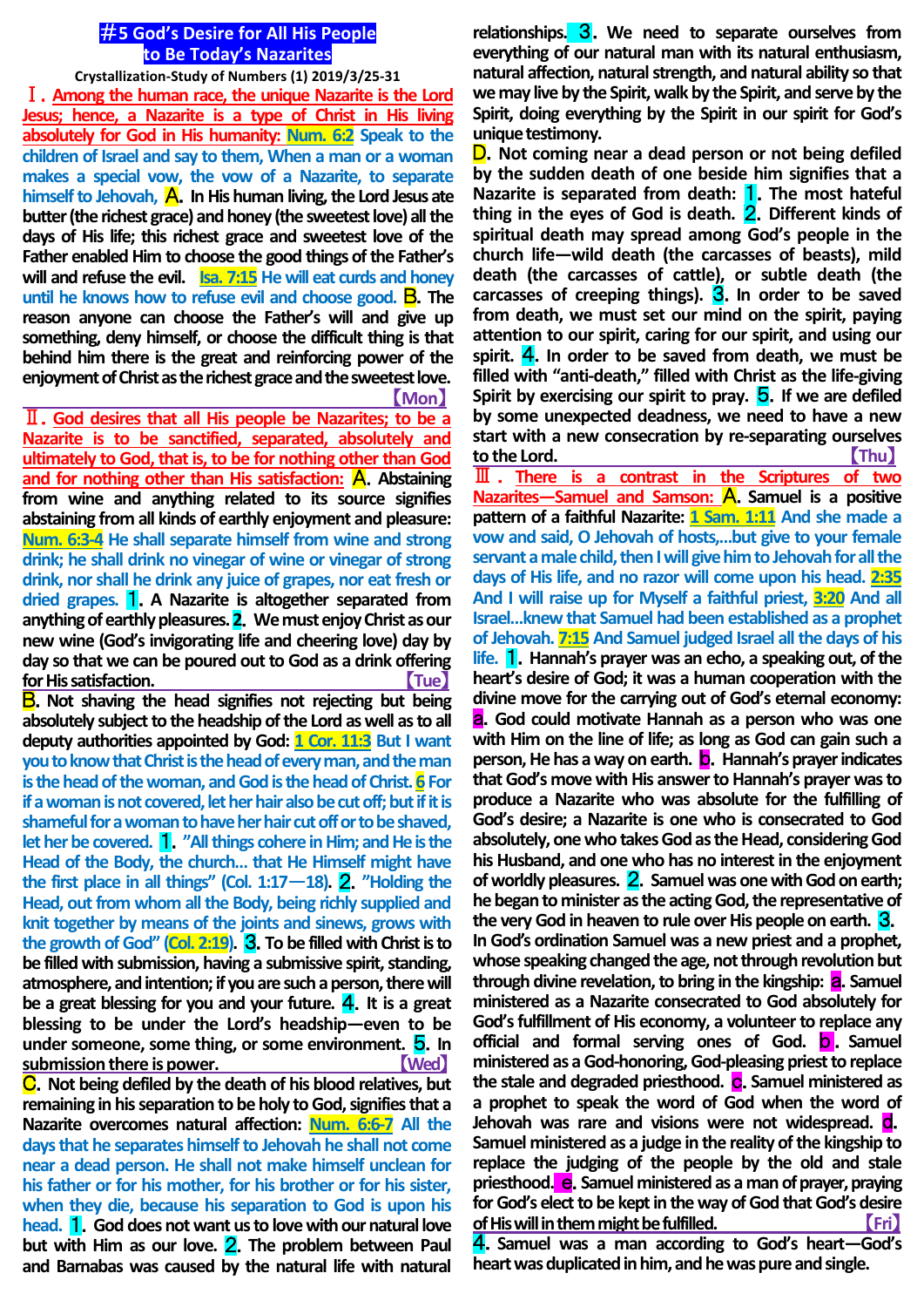**1 Sam. 13:14 But now your kingdom will not continue. Jehovah has sought a man (This is talking about David. Samuel, as a man who fulfilled God's heart, had brought about David.) according to His heart for Himself, and Jehovah has appointed him ruler over His people; for you have not kept that which Jehovah commanded you.** 5. **Samuel's whole being and person, not just his doing, living, and work were according to God; his being and God's heart were one; he was the acting God on the earth.** 6.**God's mind was Samuel's consideration; he had no other thought or consideration.** 7.**He was altogether not self-seeking; he never sought to gain anything for himself.** 8.**He had no heart for anything besides God's heart and God's elect; his heart was a reflection of God's heart, and his living and working were for the carrying out of whatever was in God's heart.** 9.**Because Samuel had no heart to build up a kingdom for his descendants, it was easy for God to bring in the kingdom; thus, Samuel was one who turned the age.** 10. **Although it was not easy for Samuel to stand for God in his particular environment, he cared for God's interest and turned the age; according to the Old Testament, Samuel is ranked with Moses in being for God and for God's interest. Jer. 15:1 And Jehovah said to me, Even though Moses and Samuel were to stand before Me, My soul would not turn toward this people. Send them out of My sight and let them go.**

**B.** Samson is a negative example of a Nazarite: **1**. His origin **was a miracle initiated by the appearing of the Angel of Jehovah.** 2.**Samson was sanctified in his mother's womb to be a Nazarite.** 3.**He grew up and was clean and pure according to God's ordination.** 4.**Samson was empowered by the Spirit of God as the holy, economical Spirit.** 5. **Samson is an illustration of one who moved in the Spirit of power but not in the Spirit of life; he was very powerful, yet**  with him we cannot see anything of life. 6. Samson failed **in not contacting God and in indulging in fleshly lusts:** a. **He was not genuine in seeking for a spouse; rather, his contacting of women was to indulge his lusts.** b. **Although he had been empowered by God, he was damaged to the uttermost because of his indulgence in lust.** c.**Ultimately, Jehovah left him, and he came to a miserable ending because he did not know how to restrain the lust of his flesh.** 7.**A Nazarite does not need the Spirit of God rushing upon him; rather, a Nazarite needs a heart that is a reflection of God's heart.** 【**Sat**】 **Explanation of terms: The Nazarite: The vow of a Nazarite is a special preparation against the fall of the priesthood. When the priesthood became old, corrupted and fallen, the Lord required some people to have a special vow, a vow that is to be a Nazarite, a need to be a Nazarite priest.**

**Uncontaminated by death: Since death is hated the most in God's eyes, it was necessary for the Nazarites to isolate themselves from the body of the blood relatives. This shows that one needs to separate oneself from matters such as, the natural man and its natural enthusiasm, natural affection, natural strength, natural ability. Also, it is necessary to keep away from any kind of death and not to spread them. The more we get in touch with negative things like rumor, criticism and murmurs, the more we are dying. If you feel death in the meeting, you need immediately pray in the spirit and resist.**

#### Ⅰ.**The High Gospel Topic 9: Christ's Redemption**

**Heb. 9:12 And not through the blood of goats and calves but through His own blood, entered once for all into the Holy of Holies, obtaining an eternal redemption. Eph. 1:7 In whom we have redemption through His blood, the forgiveness of offenses, according to the riches of His grace.**

**GOD'S WAY OF REDEMPTION BEING THROUGH DEATH**: **According to the Bible, God's righteousness requires that all sins be judged. The only way that sin can be judged righteously is by the way of death. Hebrews 9:22 says that "without shedding of blood there is no forgiveness." In order for God to judge and then to forgive our sins, there must be the shedding of blood; that is, there is the need of death. Any way of redemption that does not involve death cannot meet the righteous requirement of God, but comes short of God's standard.**

**CHRIST AS THE PASSOVER LAMB**:**He ordered the children of Israel to kill a lamb and put the blood on the doorposts of their houses. In the night the messenger of God passed through the land and executed judgment on the land. In all the houses that did not have the blood on their doorposts, the firstborn was killed; but those who hid under the covering of the blood were saved and delivered. The Bible says that He is "the Lamb of God, who takes away the sin of the world".**

**DYING ON THE CROSS TO BEAR GOD'S JUDGMENT ON SIN**: **When He was crucified on the cross, He was rejected by God. Because of this He cried out on the cross, "My God, My God, why have You forsaken Me?". He was the sinless Son of God, yet He was forsaken by God. He was judged by God not for His own sins but for the sins of all mankind.**

**CHRIST'S BLOOD SPEAKING FOR MAN AND GIVING MAN PEACE**:**The Bible says that the blood of Christ speaks for us like an attorney in a law court speaking for the defendant. Through this blood God is at peace because His righteous requirement is satisfied. When God is at peace, our conscience also is at peace.**

**If you see how the redemption of Christ has fully satisfied God, you will be at peace with God. By the redemption of Christ, God has forgiven man's sins. When God forgives man's sins, He forgets man's sins. His forgiving is His forgetting. God can do everything, but He cannot remember the sins of those who have believed in the redemption of Christ. Those who believe in Christ's redemption are cleansed, justified, purified, absolved, unspotted, and untainted before God.**

## **116. Praise of the Lord -His Redemption**

- **1. How wonderful redemption is, My gracious Lord, in Thee! Not seen, nor heard, nor e'er conceived What Thou hast done for me! Thou art divine, mysterious, Beyond my grandest phrase! Redemption is so marvellous, Beyond all pow'r to praise!**
- **2. For us Thou on the Cross wast pierced, And blood and water streamed; That life divine be giv'n to us, That we may be redeemed. Thy precious blood has made us clean, That we accepted be; Regenerated by Thy life, We now are one with Thee.**
- **5. While in remembrance now we meet And here the symbols see, For Thy redemption great and full We're filled with praise to Thee. Since we are made Thy Body, Lord, Thy dwelling place and bride,**

**We would give thanks and worship Thee And in Thy praise abide.**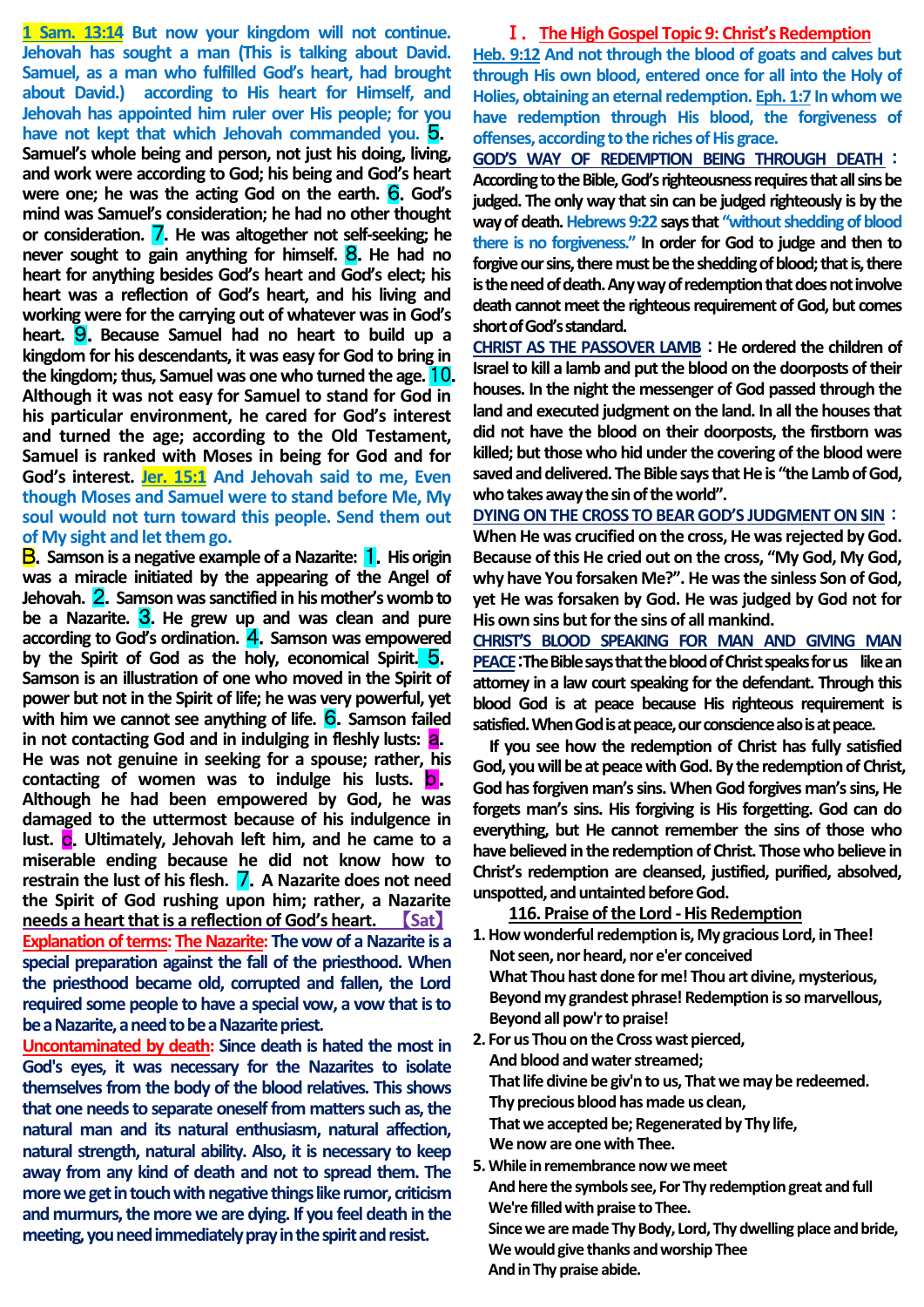**CrucialPoint**①:**The Lord Jesus ate butter (the richest grace) and honey (the sweetest love) all the days of His life, and was able to choose the good things and refuse the evil.**

**OL1:** In His human living, the Lord Jesus ate butter (the richest **grace) and honey (the sweetest love) all the days of His life; this richest grace and sweetest love of the Father enabled Him to choose the good things of the Father's will and refuse the evil. Isa.7:15 He will eat curds and honey until he knows how to refuse evil and choose good. OL2: The reason anyone can choose the Father's will and give up something, deny himself, or choose the difficult thing is that behind him there is the great and reinforcing power of the enjoyment of Christ as the richest grace and the sweetest love.**

**In reading the four Gospels, we can see how good and perfect the outward living of the Lord was. Yet from the four Gospels, we cannot tell why the Lord had such a superb outward living.…We can find out the answer to these questions from Isaiah 7.…Verse 15 tells us that He ate butter and honey all His life. Because He ate butter and honey all His life, He was able to choose the good things and refuse the bad things. his is why He could obey God, seek for His glory, and win His heart.**

**At the age of twelve, our Lord went with His parents to Jerusalem to keep the feast. After the feast His parents returned, but He remained in Jerusalem without their**  knowing about it. Later His parents returned to Jerusalem to **look for Him. After three days they found Him in the temple. His mother said, "Child, why have You treated us like this? Behold, Your father and I, being greatly distressed, have been seeking You" [Luke 2:48].**

**At the age of twelve, the Lord knew the Father already. He had the heavenly butter and honey. He had received the richest and the sweetest and was living in God's will. If it were us, we might have said, "Go back to Nazareth to care for your carpentry and your housework. I will not go. Let me stay in the temple." Our Lord did not behave this way. He spoke, and He testified; yet He went back with them. After they returned to Nazareth, He was subject to them. The reason He could choose the difficult thing was that God had given Him the richest and sweetest taste.**

## **For Junior High and High School Students/College Students**

**God's economy is to dispense God Himself into people in Christ, to make people be built up with others, and to express**  God corporately. Isaiah 7:15 is an important verse to explain **God's economy. As a Junior High and High School Student, follow the example of the Lord Jesus and learn to eat the Lord Jesus as butter (the richest grace) and honey (the sweetest love) every morning from a young age for your whole life. You can eat Christ, be fed, refuse the evil, and choose the good things. Even if you don't eat butter and honey, if you try to refuse evil with your own power and choose good, you can not do it, and it is not God's economy.**

**To refuse evil is to refuse** ⑴**rebellion,** ⑵**pride,** ⑶ **individualism,**  $\frac{4}{100}$  **hot wanting to study,**  $\frac{5}{100}$  **not love the church life, which is the life to eat the Lord,** ⑹**do not respect your parents,**  $\overline{7}$  ife in accordance with the lust,  $\overline{8}$  life that **touches deaths such as rumors and criticism. To choose good is to choose** ⑴**obedience,** ⑵**humble,** ⑶**seeking the benefit**  of the church or brothers and sisters, **4** working hard to **study,**  $\overline{\mathbf{S}}$  **Love the church life of eating the Lord,**  $\overline{\mathbf{S}}$  **respect your parents,** ⑺**Life of crucifying lust and following the Spirit,**  ⑻**life that does not touch deaths such as rumors and criticism. It is not easy at all to refuse evil and to choose good.** 

## **However, eating Christ as butter and honey will bring you power from inside, and then you can make it.**

**Prayer**: **"O Lord Jesus, I consecrate myself to the Lord.May I eat butter and honey every morning for my whole life. On the day of not eating, there will be no power to refuse evil and choose good.However, if I eat the Lord, I can have power inside, refuse the evil, choose the good, and express the Lord. This is God's economy for me. Hallelujah! Praise the Lord!"**

**Crucial Point**②:**: It is a great blessing to be under the Lord's headship—even to be under someone, some** 

# **thing, or some environment**

**OL1: To be filled with Christ is to be filled with submission, having a submissivespirit, standing, atmosphere, and intention; if you are such a person, there will be a great blessing for you and your future.OL2:It is a great blessing to be under the Lord's headship—even to be under someone, some thing, or some**  environment OL3: In submission there is power.

**The fallen race is a rebellious race. The rebellious nature is still within us. Thus,it would be dangerous to be in a situation in which there is no deputy authority. This was the reason God established human government. The entire government is a deputy authority representing God's authority. Speaking of this, Paul says, "Let every person be subject to the authorities over him, for there is no authority except from God, and those which exist are ordained by God. So then he who resists the authority opposes God's ordination" (Rom. 13:1-2a). Teachers, employers, and police officers are deputy authorities. Everywhere on earth thereis deputy authority.**

**Let us apply this matter of deputy authority to the church. Is there deputy authority in the church? If there is no deputy authority in the church, why are there elders? Recently, some have said that there is no deputy authority in the New Testament. If such a claim is true, why does the New Testament**  tell us that there are elders in the churches? Surely, Christ is the **Head, and the authority isthe Spirit, but we still need elders in**  the church. Without elders, the church would be in anarchy.

**Two particular characteristics, or two signs, of a Nazarite are,**  first, that he does not touch any worldly pleasure and, second, **that he always keeps himself under some authority. These are**  solemn matters. As those who would be absolute for God, we **must abstain from earthly pleasure. Furthermore, we must not shave our head; that is, we must respect authority and**  remain under the headship of our Lord in every way.

#### **For young working saints/graduate students**

**Eph. 4:15 But holding to truth in love, we may grow up into Him in all things, who is the Head, Christ, 6:5 Slaves, be obedient to those who are your masters according to the flesh with fear and trembling, in singleness of your heart, as to Christ; 6 Not with eye-service as men-pleasers but as slaves of Christ, doing the will of God from the soul; 7 With good will serving as slaves, as serving the Lord and not men; Your growing up into the Head, Christ includes your submission to the Head. You should be filled with submission to grow. Also by your being submissive to your deputy authority, such as your boss and professor, you can experience Christ and participate God's blessing. In the church life, you need to submit to the elders of the church, the responsible brothers and the serving ones in your district.** 

**For example, in your company, you should obey the policy**  of the president of your company or the chief director of your **department. Otherwise you are working under the opposite position basically. And this is to take the positioning of Satan,**